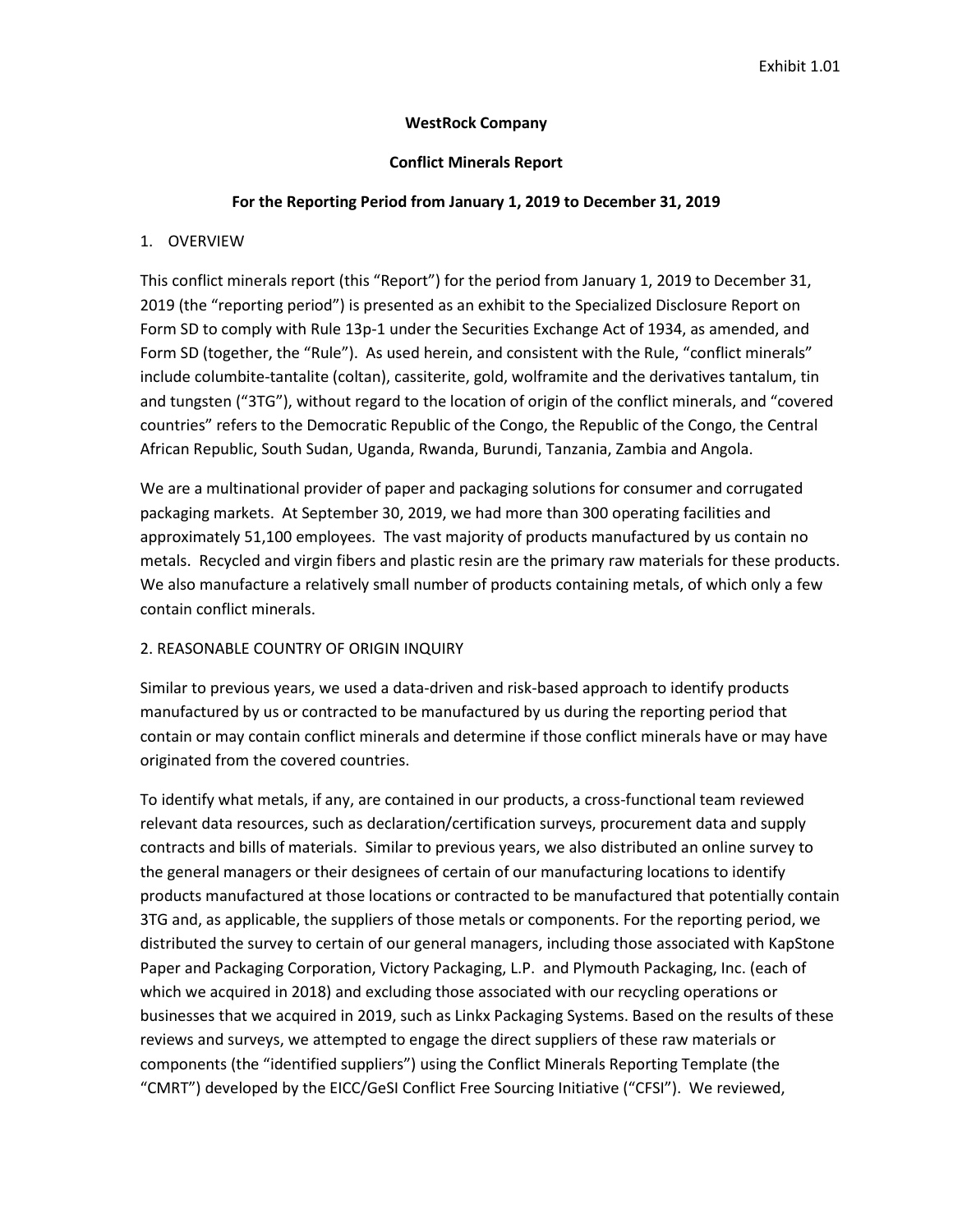assessed and categorized the CMRT responses to address whether the raw material or components in question contained or may contain 3TG and, if so, whether any smelters in the supply chain of the identified supplier source the 3TG from the covered countries. Suppliers that were identified as presenting the highest risk of 3TG in their raw materials or components in connection with the previous year's compliance review were assigned the highest priority in connection with administering follow-up requests, and we made changes to the list of "high risk" suppliers based on responses from these legacy suppliers, as well as new suppliers.

Based on the responses, we know or have reason to believe (a) some of the products manufactured by us or contracted by us for manufacture during the reporting period contained necessary 3TG that originated or may have originated in the covered countries and (b) those necessary 3TG metals are not or may not be from recycled or scrap sources. Accordingly, we performed due diligence in an effort to determine the source and chain of custody of the necessary 3TG. The products manufactured by us or contracted to be manufactured by us in the reporting period that we know or have reason to believe contain necessary 3TG sourced from a covered country include components of machinery used for packaging products in containers.

## 3. DUE DILIGENCE

### *Design*

We designed our due diligence measures to conform, in all material respects, with the due diligence framework set forth in the Organisation for Economic Co-operation and Development Due Diligence Guidance for Responsible Supply Chains of Minerals from Conflict-Affected and High-Risk Areas and the related supplements for tin, tantalum, and tungsten and gold (the "OECD Framework").

## *Due Diligence Performed*

We performed the following due diligence measures in accordance with the OECD Framework.

Step 1. Establish Strong Company Management Systems.

- Conflict Minerals Policy. Our Conflict Minerals Policy is accessible a[t www.westrock.com.](http://www.westrock.com/)
- Supplier Agreements and Purchase Orders. We include 3TG provisions in our standard form supply agreement templates.
- Internal Team. A cross-functional team supports supply chain due diligence related to 3TG. The team is comprised of individuals from, among others, the legal, procurement, operations, enterprise logistics and product stewardship departments. Our Chief Procurement Officer and Chief Environmental Officer co-sponsor the team.
- Participation in Trade Associations. We participate in a trade association that monitors and advises on issues relating to 3TG.
- Record Retention. We maintain 3TG related records for a minimum of five years.
- Supplier Engagement. We promote supplier awareness of 3TG issues through our use of 3TG provisions in our standard form supply agreement templates.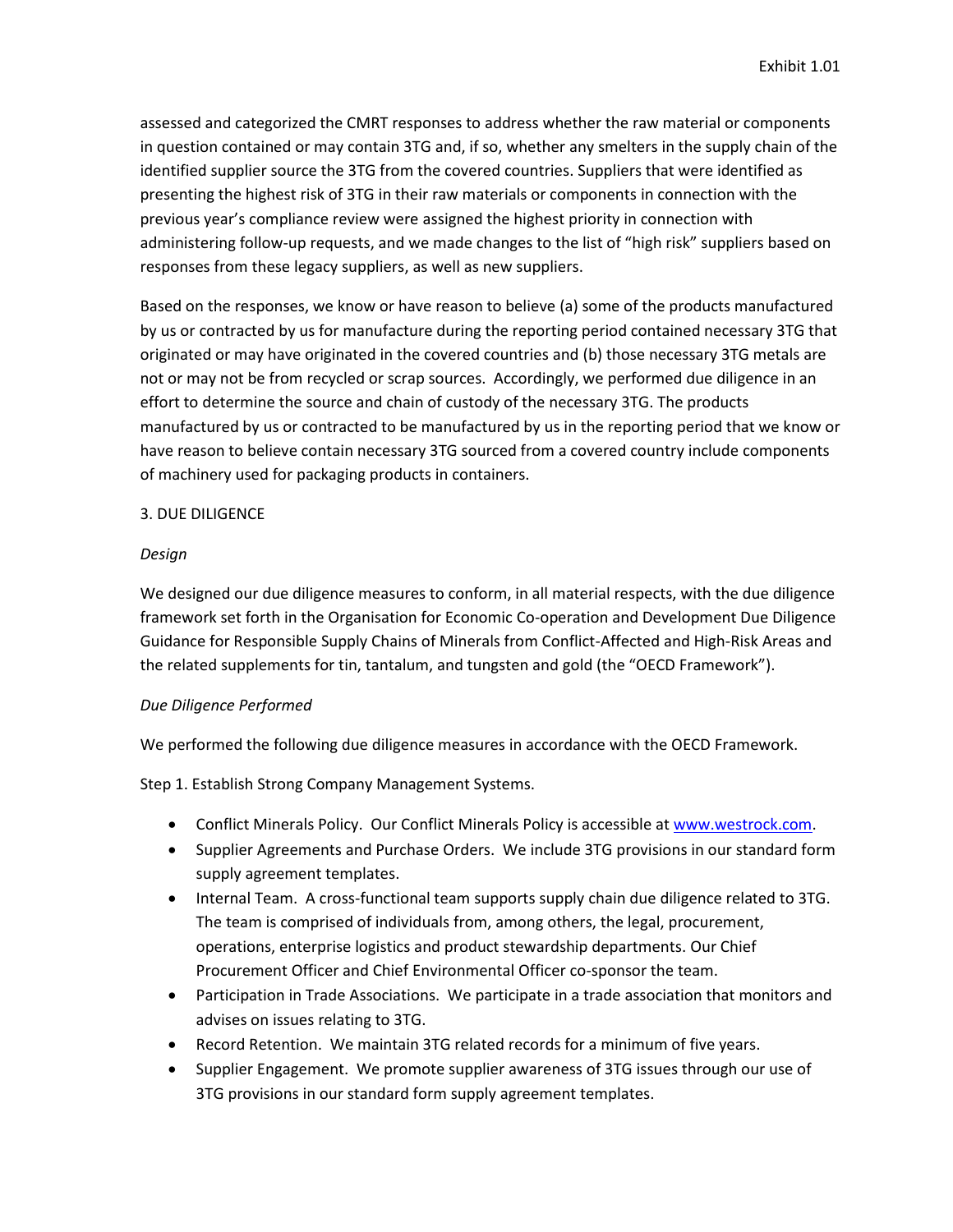• Grievance Mechanism. We maintain mechanisms for employees and suppliers to report possible improper or unethical issues. Suppliers may report concerns using our Responsible Sourcing webpage. Employees may report concerns through business resources, the legal department or our ethics hotline.

Step 2. Identify and Assess Risks in Our Supply Chain.

We reviewed all the identified suppliers' responses, including those not using the CMRT, against the risk-based criteria developed by our team and grouped the responses into categories indicating the level of potential risk. Follow-up communications were delivered in some cases. For suppliers assigned the highest risk ranking, we requested more specific information about the 3TG supplied to us.

Step 3. Design and Implement a Strategy to Respond to Identified Risks.

We have considered risk management actions, including various means of exercising leverage over suppliers that either fail to provide requested information or continue to use non-certified smelters. In accordance with past practices, direct contact with these suppliers is used to determine measurable risk mitigation efforts. We also periodically provided updates on our due diligence efforts to the team co-sponsors, who are senior managers at the Company.

Step 4. Carry Out Independent Third-Party Audit of Smelter/Refiner's Due Diligence Practices

We utilize the audits of 3TG smelters and refiners under the Conflict-Free Smelter Program.

Step 5. Report Annually on Supply Chain Due Diligence

This Report has been filed with the U.S. Securities and Exchange Commission. It is also available at [www.westrock.com.](http://www.westrock.com/)

## 4. RESULTS OF OUR REVIEW

The responses we received from the identified suppliers did not provide sufficient detail to identify which specific smelter(s) processed 3TG contained in our raw materials; therefore, we are unable to disclose specific smelters that were used to produce the 3TG in our products. Likewise, we have insufficient data to enable us to identify the country of origin of all of the 3TG in our products.

The raw materials that we purchase are multiple manufacturing steps downstream of smelters. We neither directly contract with smelters that process minerals to produce 3TG metals nor source any 3TG metals directly. Our ability to determine the origin and chain of custody of conflict minerals, and whether they directly or indirectly finance or benefit armed groups in any covered country, is limited. Our supply chain for 3TG is complex, and we have little or no ability to influence indirect suppliers who may possibly have information on mines or locations of origin of our necessary 3TG. We have determined the most effective way to obtain this information is from our direct suppliers.